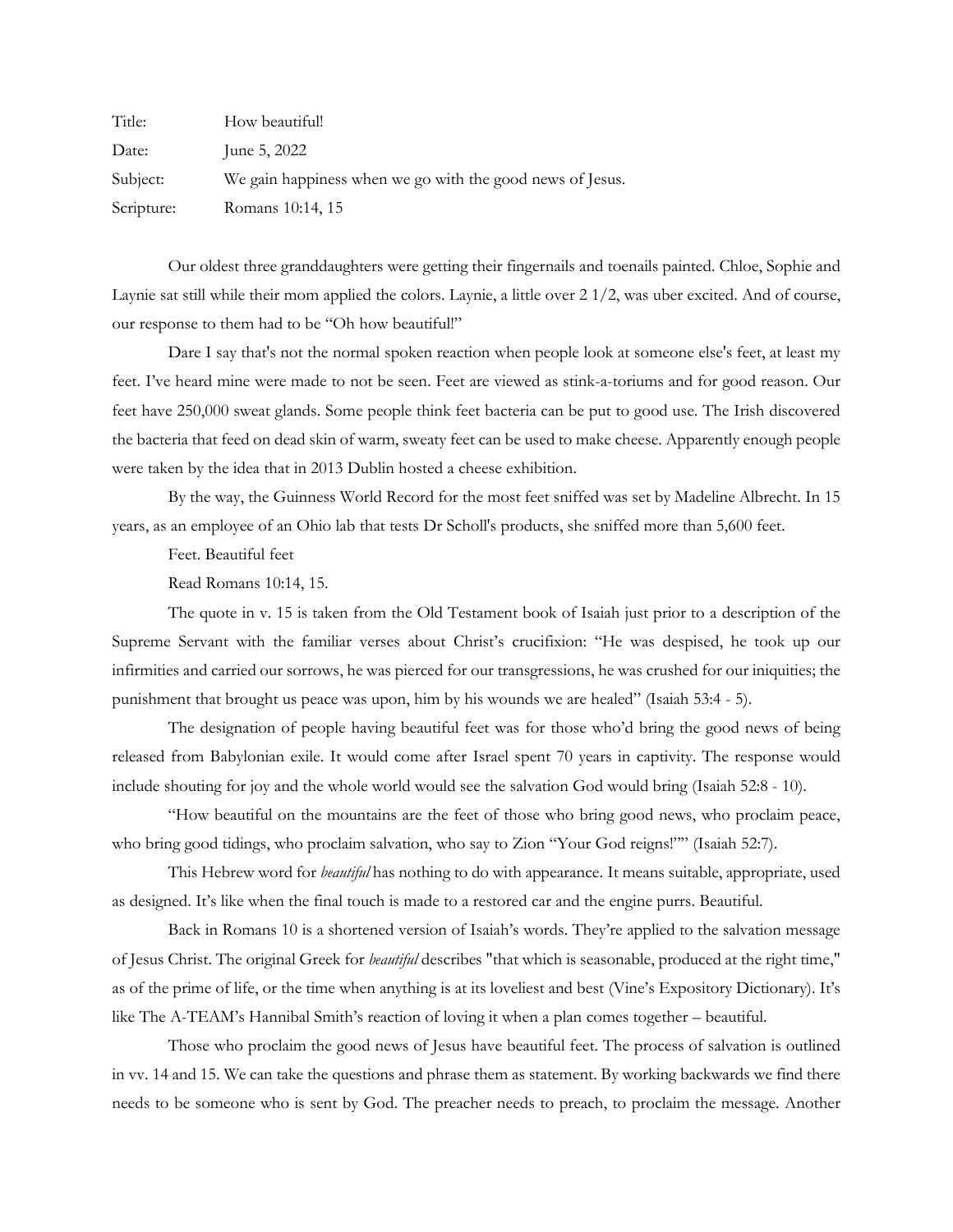person needs to hear it. The second person must believe. He then is delivered from sin and its penalty through the gospel of Jesus Christ. The person who preaches, who brings good news, is said to have beautiful feet.

Jesus isn't mentioned in Isaiah or Romans as the person who brings good news and therefore has beautiful feet. However, we would consider his nail-scarred feet to be the most beautiful because of what he has done for us. The first step was leaving heaven to come to earth to be and share the good news.

Jesus is our example. It seems like he was constantly traveling. The Savior went through all the towns and villages in Galilee (Matthew 9:35). The method of getting from place to place involved his feet, obviously. His travel also involved a boat to cross the Sea of Galilee. He went back and forth, back and forth, back and forth, back and forth. It was enough to make the disciples seasick.

He spent so much time out and about in the public he was roundly criticized for being with "tax collectors and sinners" (Matthew 9:10, 11). It didn't bother him or alter his approach. He engaged in meeting people where they were. When Jesus was going to a synagogue leader's home, he encountered a woman who'd been subject to bleeding for 12 years (Matthew 9:18 - 20). He deliberately traveled to places where he would meet non-Jews: the Canaanite woman our guest speakers spoke about a few weeks ago (Matthew 15:21 – 28), Samaritans who were regarded by Jews as not much better than pagan dogs. Sometimes it seems like he traveled just to meet one person - the Canaanite woman or the demon-possessed man on the east side of the Sea of Galilee, in another Gentile area (Luke 8:26 – 39). Jesus healed the man and told him to go to home to tell how much God had done for him. Then Jesus got back on the boat.

Do you think Jesus enjoyed telling people about the way of salvation, that he was the way of salvation? I'm pretty sure he did. It's hard to picture him being who he was and doing what he did and have the attitude of Alexander who had a "terrible, horrible, no good, very bad day."

Jesus found joy and blessing in proclaiming the good news. When Zaccheus turned his life over to Jesus, the Savior pronounced, "Today salvation has come to this house, because this man, too, is a son of Abraham. For the Son of Man came to seek and to save what was lost" (Luke 19:9, 10). He spoke of the shepherd and woman rejoicing after they found their lost sheep and coin. They were illustrations of the rejoicing in heaven, in the presence of the angels of God over one sinner who repents (Luke 15:3 - 10). Now who in heaven would rejoice? Angels? God the Father? With Jesus sitting in the corner pouting? I don't think so.

Read John 17:1 - 5.

Jesus Christ summarized his life. He brought glory to the Father by giving eternal life to all who would believe. He said he'd finished the work and desired God to glorify him again. He went on to say he'd given his followers the word of the Father which is the word of salvation and eternal life (John 17:14).

Jesus passed the baton to his disciples. He began the process when he called the first disciples to follow him telling them he'd make them fishers of men. When Jesus sent out 72 of his disciples (Luke 10:1 - 20), he explained the harvest was plentiful, workers were few and they were to ask the Lord of the harvest to send out workers into his harvest field. This is followed by an emphatic "Go!" He wanted them to have beautiful feet.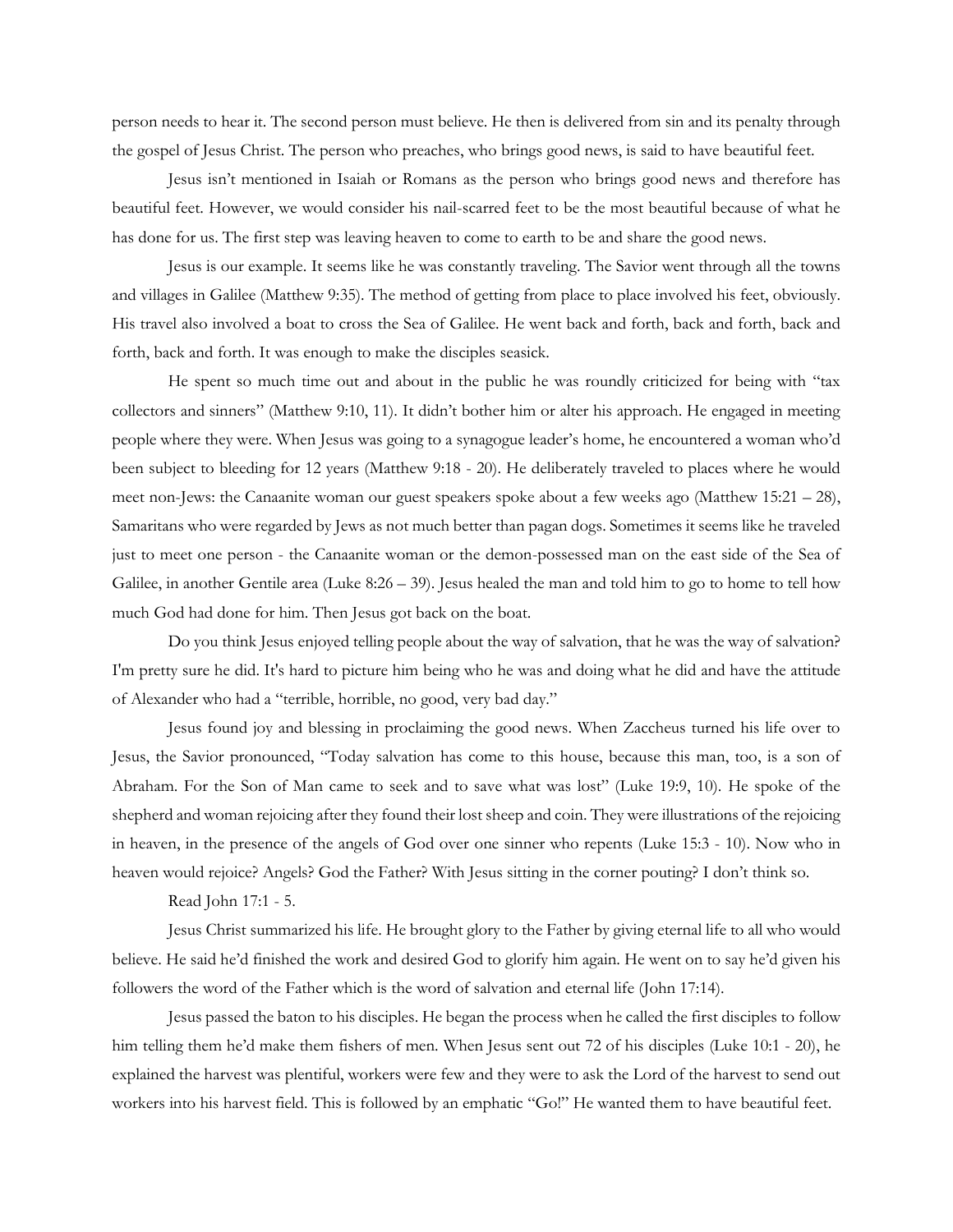When the 72 returned they were full of joy because demons had submitted to them. Jesus didn't jump up and down. It seems like more of a matter-of-fact response. He was fully aware of what had happened, what the disciples were able to do and of Satan falling from heaven. The Lord told them, "However, do not rejoice that the spirits submit to you, but rejoice that your names are written in heaven." They were to find greatest joy in the fact they'd be in heaven. We are to rejoice in our salvation and that of others.

The theme was woven throughout his teaching. In the parable of the wedding banquet (Matthew 22:1 - 14), the king tells his servants the banquet is ready. The invited refused to come. Therefore, the servants need to go to the street corners to invite to the banquet anyone they find. The implication for followers of Jesus Christ is to go in search of people.

At the end of his physical presence on earth, Jesus informed his followers of what they were to do. Each historical account has a variation of the Great Commission. The most familiar is in Matthew: "Therefore go and make disciples of all nations, baptizing them in the name of the Father and of the Son and of the Holy Spirit, and teaching them to obey everything I have commanded you" (Matthew 28:19, 20). Mark, included in some manuscripts: "Go into all the world and preach the good news to all creation" (Mark 16:15). Luke: "This is what is written: the Christ will suffer and rise from the dead on the third day, and repentance and forgiveness of sins will be preached in his name to all nations, beginning at Jerusalem. You are witnesses of these things" (Luke 24:46 - 48). John: "As the Father has sent me, I am sending you" (John 20:21). Acts: "But you will receive power when the Holy Spirit comes on you; And you will be my witnesses in Jerusalem, and in all Judea and Samaria, and to the ends of the earth" (Acts 1:8).

Do you think Jesus had an idea of what he wanted his followers to do, what he wants us to do? The marching orders are to go. The first two letters of the Gospel and Good News are G and O. We are to GO with the GOspel. Feet. Beautiful feet.

The good news can be proclaimed many ways including tracts, radio or social media. There's a sense of going in each of those, but as was emphasized with our Great Commission Sunday, there's a need to **be present**. Making people into disciples and followers of Jesus Christ requires contact. Some can be done through phone calls and texts, but a hands-on approach reaps more benefit as we follow in the footsteps of the Master.

There are some who come to Christ more or less on their own initiative. They may be driven by an inner longing for peace and answers to life's struggles. We're grateful for all who come to know Christ that way.

Most come to Christ because somebody reached out to them and told them the good news. My story includes women who came to my church to conduct a VBS – two weeks, mornings and afternoon. It was a church setting but the women had to go from where they lived to where I was.

I thought my story might be similar to others at our VBS planning meeting. I asked who was influenced to come to know Jesus Christ through VBS. Turned out I was the only one. Everyone else had come through some other way of people communicating, preaching/proclaiming Jesus to them.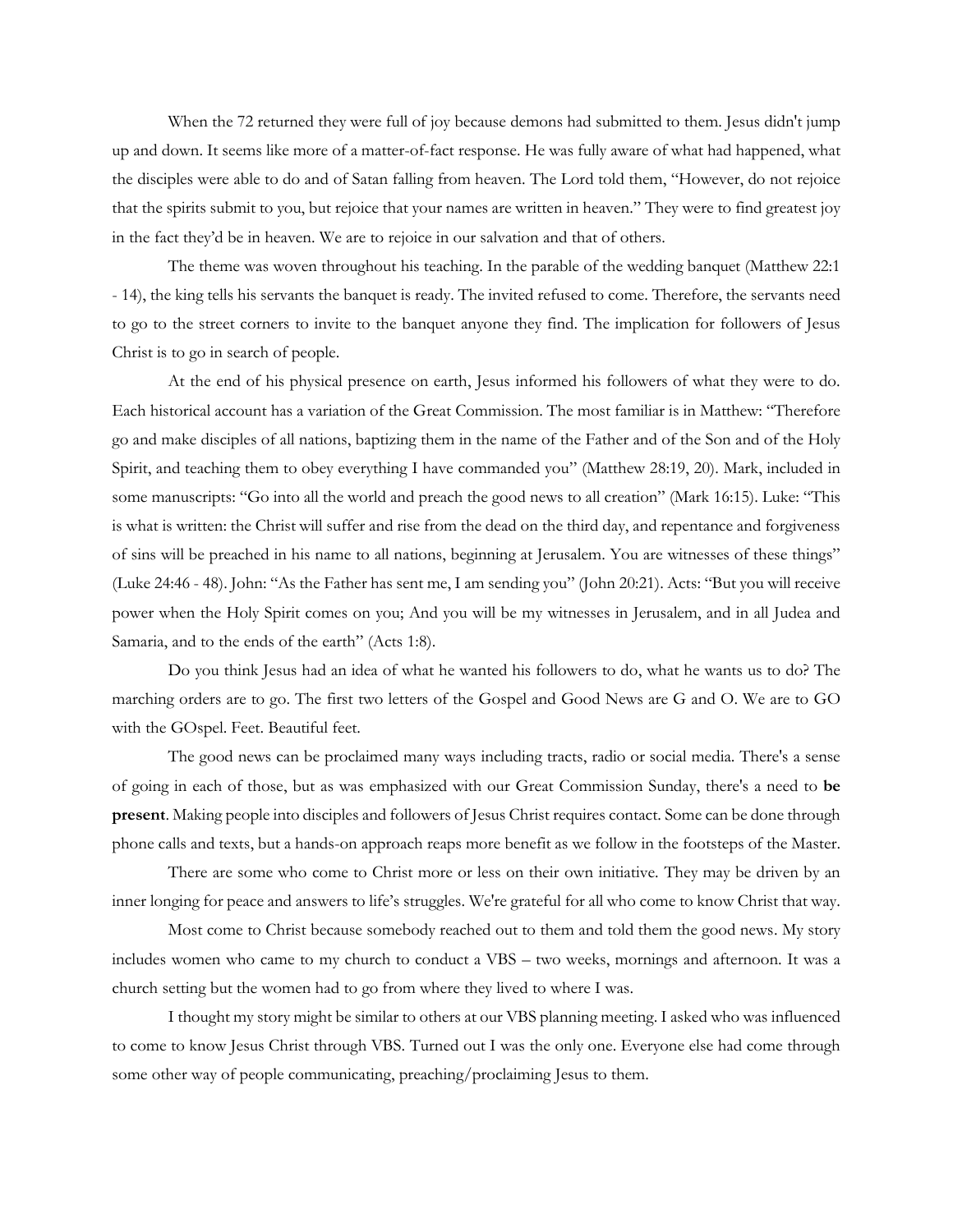Who told you about Jesus? Who proclaimed the good news so you could hear and believe in Jesus Christ for salvation? Take a moment to think and then give thanks for that person and their impact.

## Pause.

This summer we anticipate a lot of kids coming for Vacation Bible School. We're up to 22. It's one of those occasions where people come to us. We're living at a time in our country when fewer and fewer people seek God by going to church. Polls repeatedly show when people are asked about their religious affiliation, the fastest growing group is "nones." Not nuns who teach in Catholic schools or live in convents. N O N E S, those who claim no religious affiliation. They identify as atheist, agnostic, or not interested and the overwhelming majority aren't looking for anything.

A Pew Center report from last December revealed that 63% of the U.S. population self-identified as Christian down from 78% in 2007. Many of those would be nominal Christians. During the same time adults who say they're unaffiliated almost doubled to where now about 3 in 10 make that claim. Those who identify as Protestant has gone down 12 percentage points to the current 40% (source: Gregory A. Smith; Pew Research Center; December 14, 2021; About 3-in-10 U.S. Adults are Now Religiously Unaffiliated).

We are to go to the street corners of which Jesus spoke. It may be a street corner, a corner at the kitchen table or across the office cubicle or across the street.

It's difficult for most to go. One of the young men who was interviewed by the District Licensing Committee to be a pastor told us he was struggling with feeling trapped by the walls of the church. They'd just gone through a move and needed to renovate the building. He was extensively involved in the process. He recounted how at his previous secular job he found lots of opportunities when people would approach him, talk about situations in their lives, and ask questions. He missed the contacts and opportunities. I encouraged him to try to find ways to be outside of the walls, to be able to connect and told him I find it's the same way. It's tough to do....

I choose to go into the bank so I can talk to more of the workers rather than just one at the drive-thru. Most times it's merely an exchange of greetings. Sometimes there's more, like when I talked to the woman whose loved one recently died. Or the worker who told me she'd been to Carol Oestreich's funeral. She had never stayed for a funeral service here, though she'd been to other visitations. She heard the message of salvation at the service and I got to talk a little bit more at the bank. I like to take my time in the grocery store…and buy stuff that isn't on the list. I went there on Friday in search of boxes for sending VBS material. I bypassed the workers at the front of the store as I saw someone in the aisle stocking shelves. I thought I'd ask him. When I got there, it was one of the guys from youth group.

If we're going to be fishers of men, we need to go where the fish are. That's one of the principles of fishing. You go where the fish are. Fishermen go along the shore of the river or lake or out in a boat. There they may use lures or bait to try to entice fish to be interested. You can't fish from home. You can't do it virtually. Wouldn't do any good to take the lures out of the tackle box in the garage and hope for a bite.